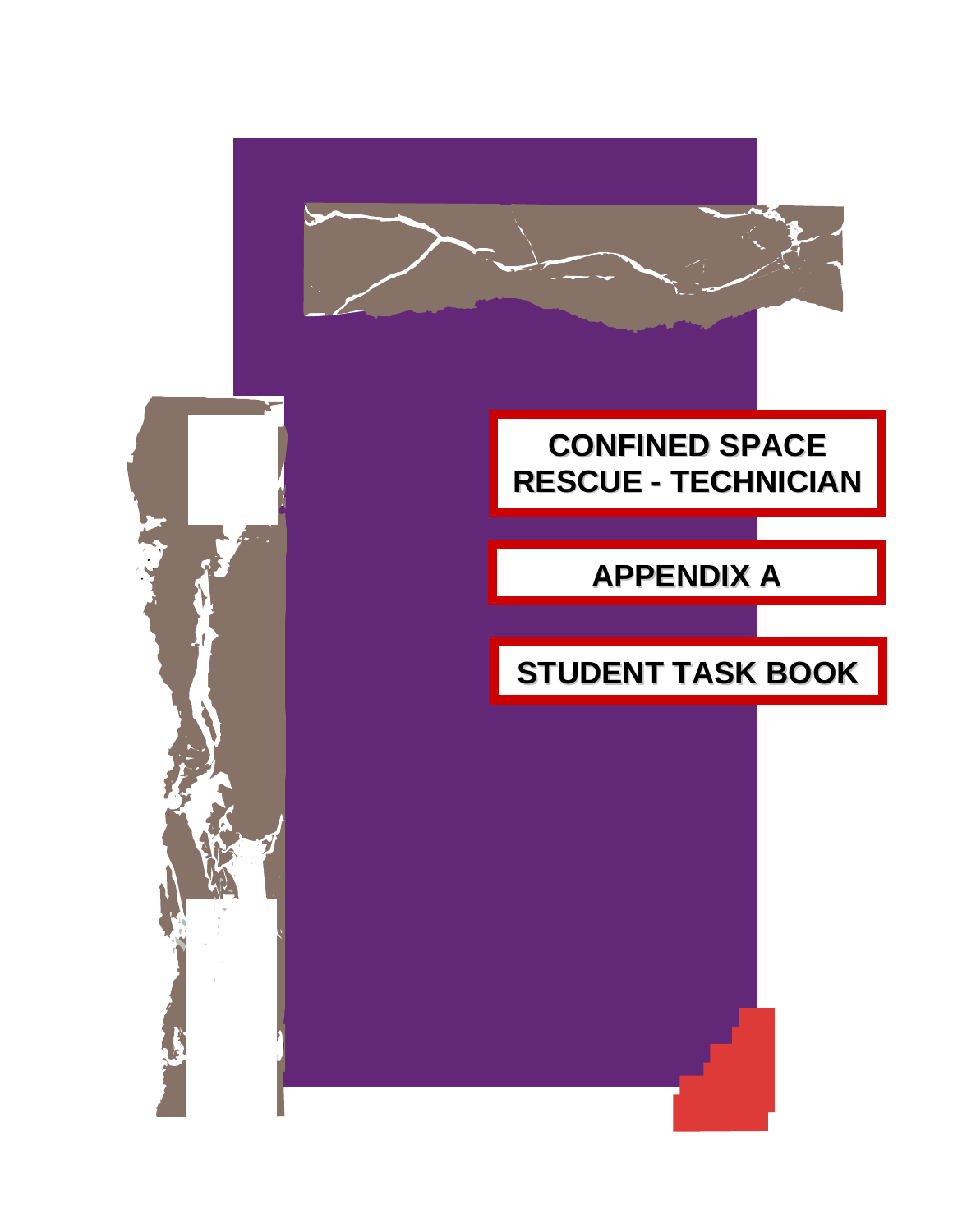CONFINED SPACE RESCUE TECHNICIAN



## **STUDENT TASK BOOK**

The Confined Space Rescue Technician Student Trainee Task Book lists every requirement that will be evaluated. Each student's performance will be observed and recorded by the Instructors. Grades will then be evaluated and the instructor will determine if the student has successfully met the performance standards for this course and should be issued a course completion certificate.

## **RESPONSIBILITIES**

(A) State Fire Training is responsible for:

Ensuring the Confined Space Rescue Technician training site meets all site requirements

Ensuring the course instructor(s) are registered for the level and subject of instruction to be taught

Issuing certificates for successful course completion

(B) The student is responsible for:

Reading and understanding information in the student text and supporting materials

Satisfactorily completing all course requirements

Ensuring their Confined Space Rescue Technician Student Task Book is accurately recorded and maintained

(C) The evaluating Instructor(s) is responsible for:

Being qualified and proficient

Explaining to the students the purpose of and process for completing the Confined Space Rescue Technician Student Task Book

Explaining to the students their responsibilities

Accurately evaluating and recording on the Confined Space Rescue Technician Student Task Book all course requirements by the students

## **INSTRUCTIONS FOR COMPLETING THE TASK BOOK**

The Confined Space Rescue Technician Student Task Book allows the instructor to record a student's performance for both technical and manipulative jobs. These evaluations are made by observing the student's participation in the classroom, manipulative performance in individual or group skills stations, and performance during confined space rescue scenarios.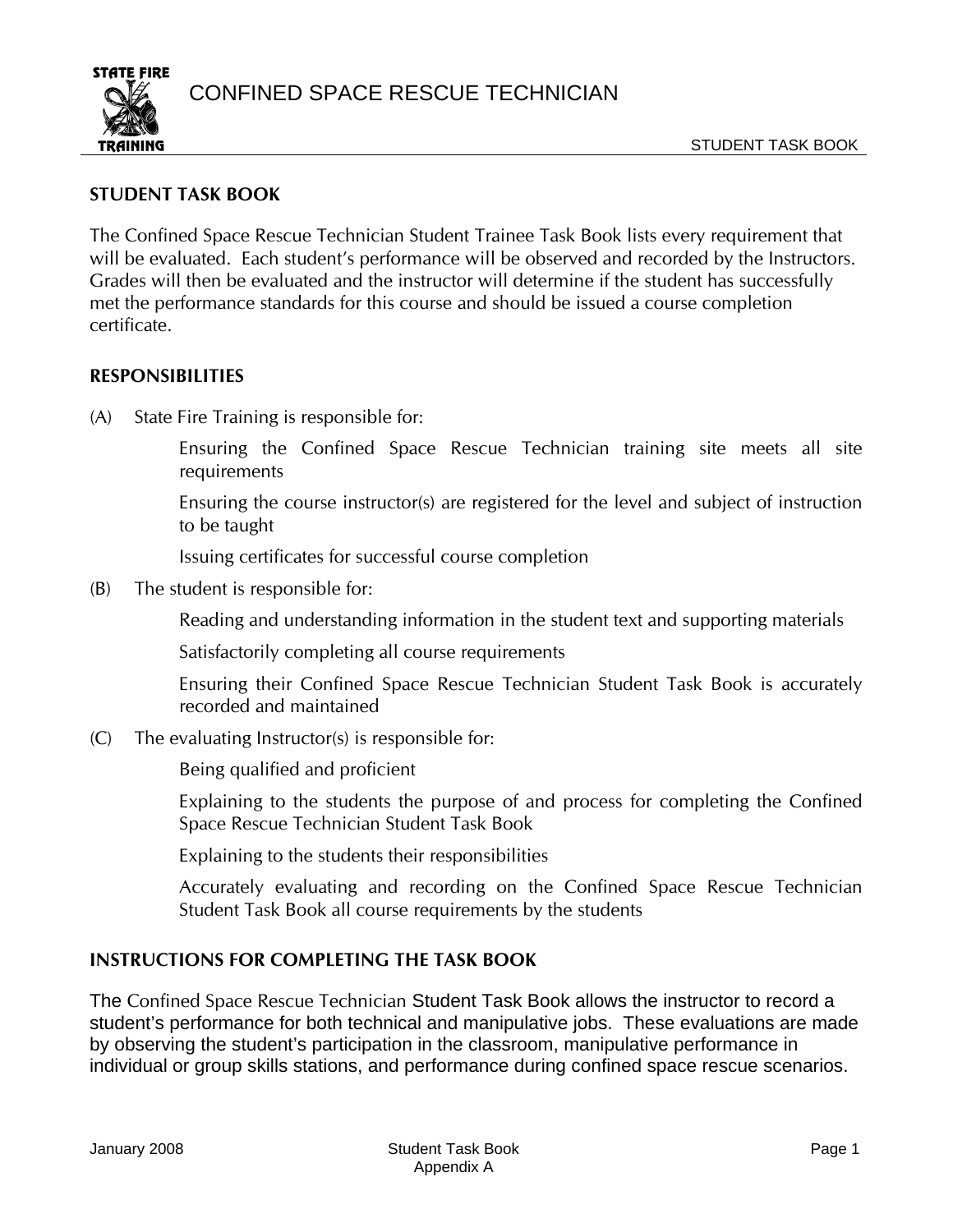

## *Task Book Headings*

| Student:             | Enter your name                                                                               |
|----------------------|-----------------------------------------------------------------------------------------------|
| <b>Class Dates:</b>  | Enter the beginning and ending date of the class                                              |
| Module:              | Lists the module name and the technical and manipulative performance<br>requirements by topic |
| Time Frame:          | Lists the estimated time frame for teaching the job                                           |
| Reference:           | Lists the corresponding chapter(s) from the student's text and supporting<br>materials        |
| Instructor #:        | The evaluating Instructor(s) enter their State Fire Training registration<br>number           |
| Instructor Initials: | The evaluating Instructor enters their initials                                               |
| Date:                | The evaluating Instructor(s) enters the date the Primary student was<br>evaluated             |

## **Grade Codes**

- "P" The student successfully completed the performance standard
- "N/P" The student did not satisfy certain portions of the performance standard and additional guidance is required

### *Evaluator Recommendation*

At the completion of the Student Task Book, the evaluator(s) shall complete the Evaluator Recommendation (Page 7)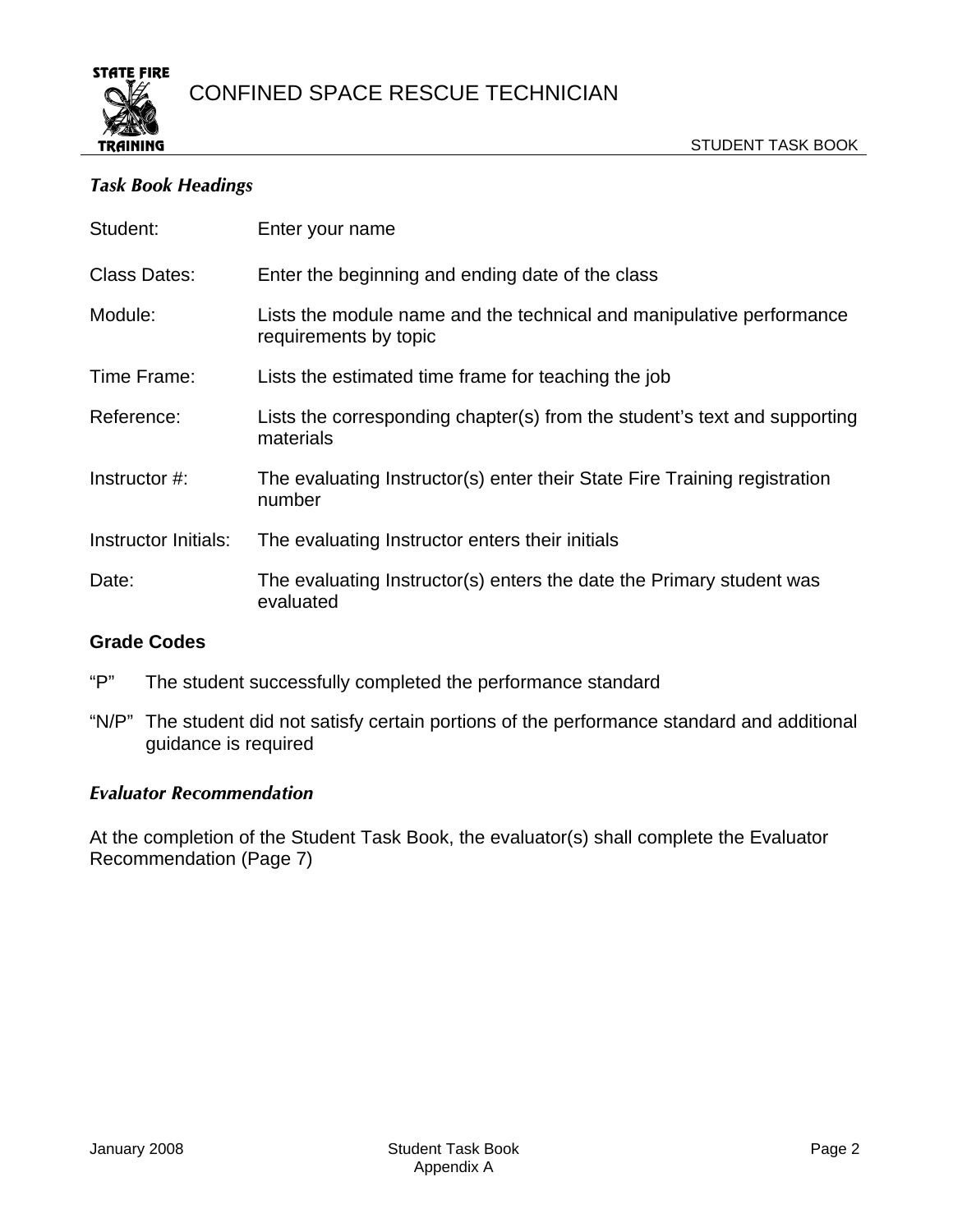

#### STUDENT TASK BOOK

| <b>STUDENT:</b>                              |       | <b>CLASS DATES:</b> |                                                |             |  |
|----------------------------------------------|-------|---------------------|------------------------------------------------|-------------|--|
| <b>ORIENTATION MODULE</b><br><b>Frame</b>    |       | Reference           | <b>Evaluating Instructor #</b><br>and Initials | <b>Date</b> |  |
| <b>Introduction To Confined Space Rescue</b> |       |                     |                                                |             |  |
| Course Introduction                          | 0:15  | Preface             |                                                |             |  |
| Confined Space Identification                | 1:30  | Chapter 1           |                                                |             |  |
| <b>OSHA Regulation</b>                       | 1:00  | Chapter 2           |                                                |             |  |
| <b>Confined Space Hazards</b>                | 1:30  | Chapter 4           |                                                |             |  |
| <b>Atmospheric Monitoring</b>                | 1:00  | Chapter 5           |                                                |             |  |
| <b>Hazard Control</b>                        | 1:00  | Chapter 6           |                                                |             |  |
| Personal Protective Equipment                | 0:45  | Chapter 7           |                                                |             |  |
| Phases of Confined Space Rescue              | 0:30  | Chapter 8           |                                                |             |  |
| Rescue Rope and Related Equipment            | 1:00  | Chapter 9           |                                                |             |  |
| <b>High Point Anchor Systems</b>             | 0:30  | Chapter 10          |                                                |             |  |
| Communications                               | 0:30  | Chapter 11          |                                                |             |  |
| <b>Permitting Confined Spaces</b>            | 0:30  | Chapter 12          |                                                |             |  |
| Total Houre:                                 | 10.00 |                     |                                                |             |  |

**Total Hours: 10:00** 

| Comments: |  |
|-----------|--|
|           |  |
|           |  |
|           |  |
|           |  |
|           |  |
|           |  |
|           |  |
|           |  |
|           |  |
|           |  |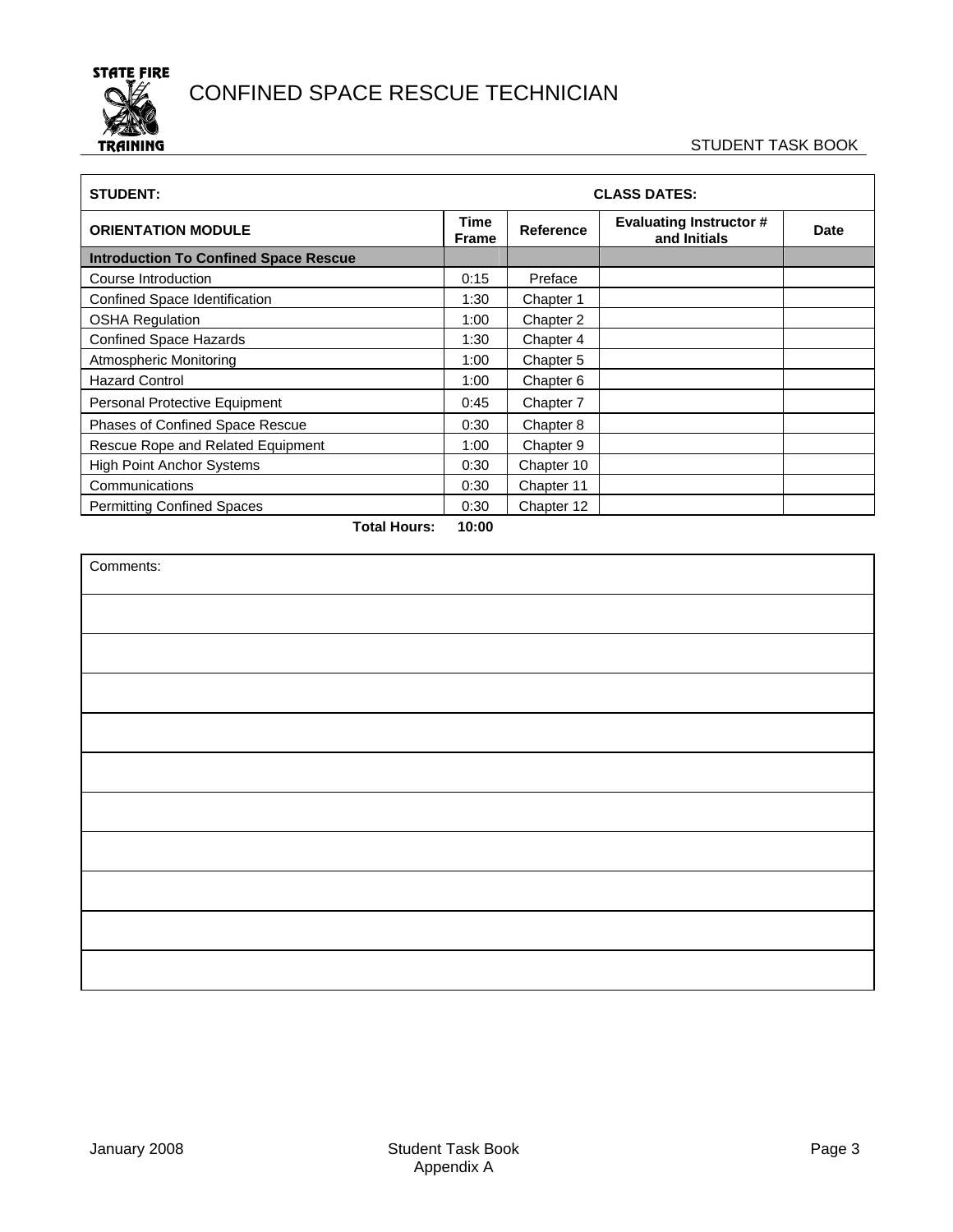

| <b>STUDENT:</b>                                                           |                   |                  | <b>CLASS DATES:</b>                            |      |
|---------------------------------------------------------------------------|-------------------|------------------|------------------------------------------------|------|
| <b>SKILLS MODULE</b>                                                      |                   | <b>Reference</b> | <b>Evaluating Instructor #</b><br>and Initials | Date |
| <b>Knots</b>                                                              |                   |                  |                                                |      |
| How To Tie A Figure Eight Stopper                                         | 0:10              |                  |                                                |      |
| How To Tie A Figure Eight On A Bight                                      | 0:10              |                  |                                                |      |
| How To Tie A Figure Eight Follow Through                                  | 0:10              |                  |                                                |      |
| How To Tie A Figure Eight Bend                                            | 0:10              |                  |                                                |      |
| How To Tie A Square Knot                                                  | 0:10              | Chapter 9        |                                                |      |
| How To Tie An Overhand Bend                                               | 0:10              |                  |                                                |      |
| How To Tie A Double Overhand Bend (Double<br>Fisherman Knot)              | 0:10              |                  |                                                |      |
| How To Attach A 3-Wrap Prusik To A Rescue Rope                            | 0:10              |                  |                                                |      |
| How To Construct A Modified Trucker's Hitch                               | 0:10              |                  |                                                |      |
| <b>Anchor Systems</b>                                                     |                   |                  |                                                |      |
| How To Tie A Single Loop Anchor Sling                                     | 0:10              |                  |                                                |      |
| How To Tie A Basket Sling                                                 | 0:10              |                  |                                                |      |
| How To Tie A Multi-Loop Anchor Sling (Wrap Three,<br>Pull Two)            | 0:10              | Chapter 9        |                                                |      |
| How To Tie A Tensionless Hitch                                            | 0:10              |                  |                                                |      |
| How To Construct A Back-Tied Anchor System                                | 0:10              |                  |                                                |      |
| <b>Rpm</b>                                                                |                   |                  |                                                |      |
| How To Attach And Operate A Brake Bar Rack As Part<br>Of The RPM          | 0:15              |                  |                                                |      |
| How To Construct And Operate A Load Release Hitch<br>As Part Of The RPM   | 0:20              | Chapter 9        |                                                |      |
| How To Attach A Prusik Loop To The RPM For Use In<br>A Haul System        | 0:10              |                  |                                                |      |
| How To Construct And Operate The RPM                                      | 0:30              |                  |                                                |      |
| <b>Belay Systems</b>                                                      |                   |                  |                                                |      |
| How To Construct And Operate A Tandem Prusik<br><b>Belay System</b>       | 0:15              |                  |                                                |      |
| How To Convert A Tandem Prusik Belay System To A<br><b>Retrieval Line</b> | Chapter 9<br>0:15 |                  |                                                |      |

Comments: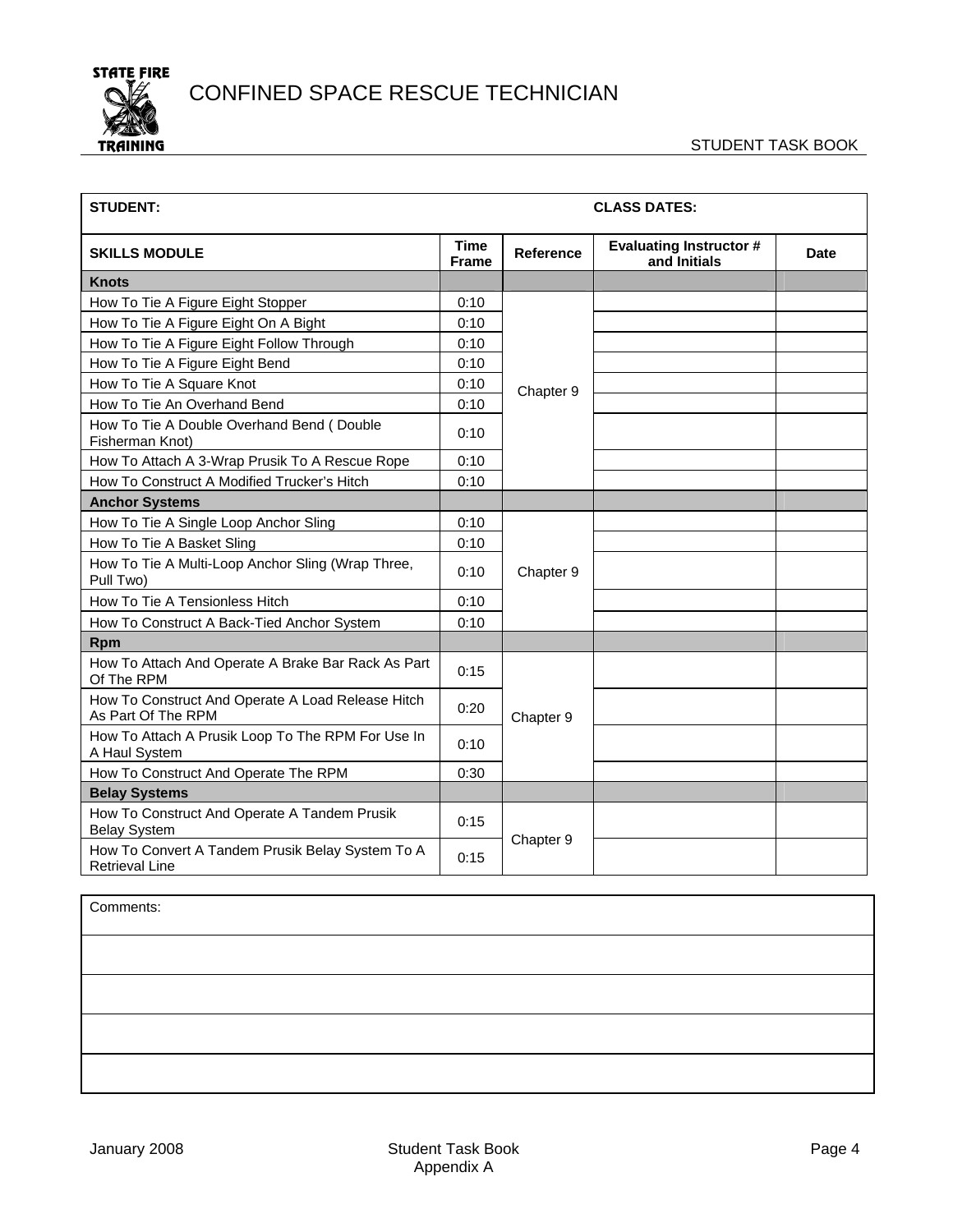

| <b>STUDENT:</b>                                                                                            |                           | <b>CLASS DATES:</b> |                                                |      |  |
|------------------------------------------------------------------------------------------------------------|---------------------------|---------------------|------------------------------------------------|------|--|
| <b>SKILLS MODULE</b>                                                                                       | Time<br><b>Frame</b>      | <b>Reference</b>    | <b>Evaluating Instructor #</b><br>and Initials | Date |  |
| <b>Raising Systems</b>                                                                                     |                           |                     |                                                |      |  |
| How To Construct And Operate A 2:1 Ladder Rig<br>Mechanical Advantage System                               | 0:15                      |                     |                                                |      |  |
| How To Construct And Operate A 3:1 Z-Rig<br>Mechanical Advantage System Through A High Point<br>Anchor     | 0:15                      |                     |                                                |      |  |
| How To Construct And Operate A 3:1 Piggyback<br>Mechanical Advantage System Through A High Point<br>Anchor | 0:15                      | Chapter 9           |                                                |      |  |
| How To Construct And Operate A 4:1 Mechanical<br>Advantage System                                          | 0:15                      |                     |                                                |      |  |
| How To Construct And Operate A 4:1 Pre-Rig<br>Mechanical Advantage System                                  | 0:15                      |                     |                                                |      |  |
| <b>Rescuer and Victim Packaging</b>                                                                        |                           |                     |                                                |      |  |
| How To Tie Two Half Hitches                                                                                | 0:10                      |                     |                                                |      |  |
| How To Tie A Round Turn And Two Half Hitches                                                               | 0:10                      |                     |                                                |      |  |
| How To Tie And Attach A Hasty Chest Harness<br>(Double Locking Lark's Foot) To A Victim                    | 0:10                      |                     |                                                |      |  |
| How To Tie And Attach Wristlets and Anklets                                                                | 0:10<br>Chapter 9<br>0:20 |                     |                                                |      |  |
| How To Secure A Victim To A Rescue Litter                                                                  |                           |                     |                                                |      |  |
| How To Rig A Litter For Vertical Rescue                                                                    | 0:10                      |                     |                                                |      |  |
| How To Rig A Victim In A SKED Litter                                                                       | 0:20                      |                     |                                                |      |  |
| How To Rig A Victim In A LSP Half Back or Equivalent                                                       | 0:15                      |                     |                                                |      |  |
| How To Don A Pre-Sewn Class III Rescue Harness                                                             | 0:15                      |                     |                                                |      |  |
| <b>Respiratory Equipment</b>                                                                               |                           |                     |                                                |      |  |
| How To Don And Operate A Self-Contained Breathing<br>Apparatus (SCBA)                                      | 0:10                      |                     |                                                |      |  |
| How To Don And Operate A Supplied Air Respirator<br>(SAR) And Escape Pack                                  | 0:15                      | Chapter 7           |                                                |      |  |
| How To Operate A Supplied Air Respiratory System                                                           | 0:15                      |                     |                                                |      |  |
| How To Lay Out And Deploy Supplied Air Lines                                                               | 0:10                      |                     |                                                |      |  |
| How to Provide Victim Respiratory Protection                                                               | 0:10                      |                     |                                                |      |  |
| <b>Communication Systems</b>                                                                               |                           |                     |                                                |      |  |
| How To Perform A Verbal Communication System                                                               | 0:05                      | Chapter 11          |                                                |      |  |
| How To Perform A Hand Signal Communication<br>System                                                       | 0:10                      |                     |                                                |      |  |
| How To Operate A Rope Signal Communication<br>System                                                       | 0:05                      |                     |                                                |      |  |
| How To Operate A Light Signal Communication<br>System                                                      | 0:05                      |                     |                                                |      |  |
| How To Operate A Tapping And Rapping<br><b>Communication System</b>                                        | 0:05                      |                     |                                                |      |  |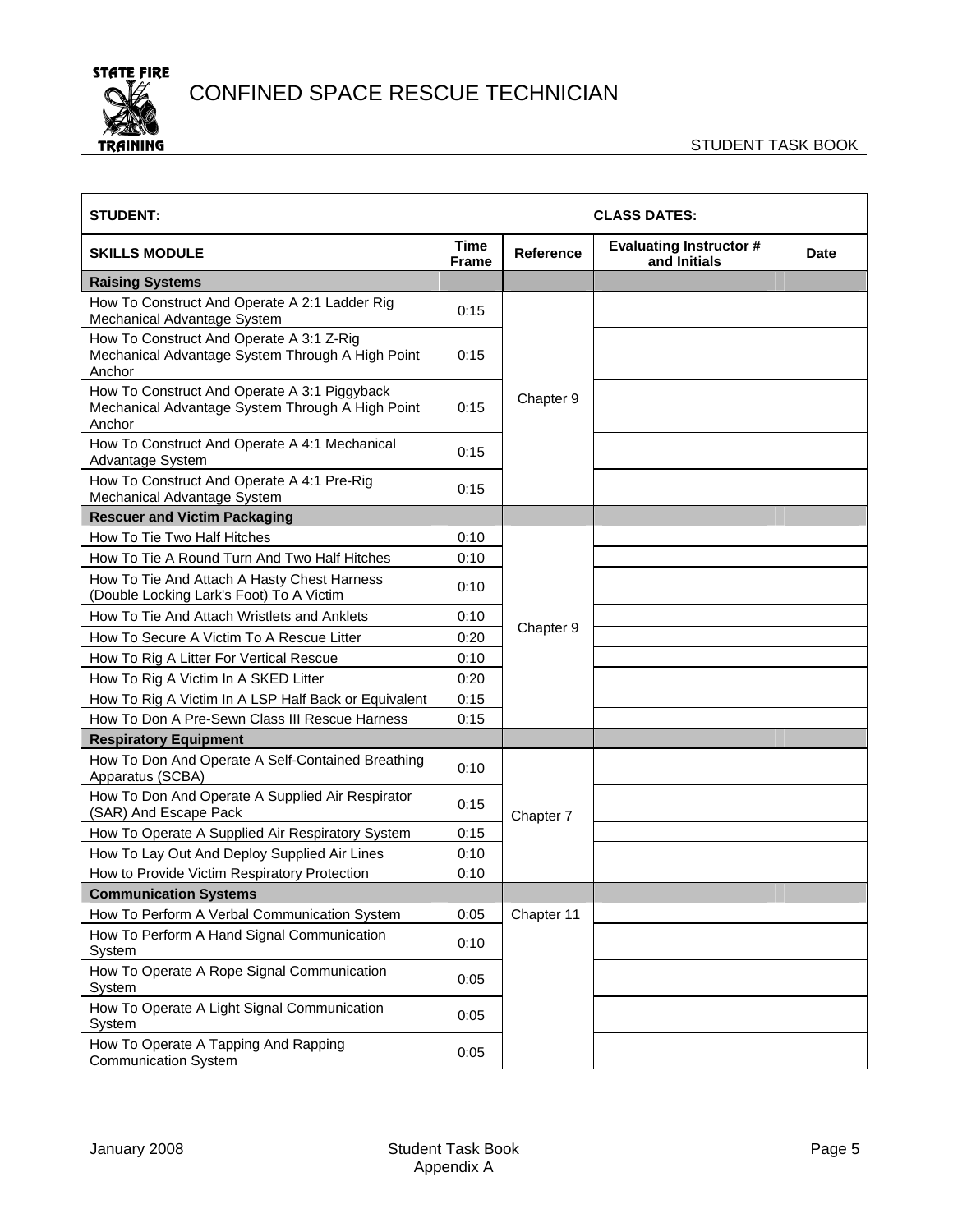

#### STUDENT TASK BOOK

| <b>STUDENT:</b>                                             |                      |                  | <b>CLASS DATES:</b>                            |      |
|-------------------------------------------------------------|----------------------|------------------|------------------------------------------------|------|
| <b>SKILLS MODULE</b>                                        | Time<br><b>Frame</b> | <b>Reference</b> | <b>Evaluating Instructor #</b><br>and Initials | Date |
| How To Operate A Portable Radio Communication<br>System     | 0:10                 |                  |                                                |      |
| How to Operate A Hardwire Communication System              | 0:20                 | Chapter 11       |                                                |      |
| <b>Hazard Control</b>                                       |                      |                  |                                                |      |
| How to Lock-Out / Tag-Out An Electrical Equipment<br>Switch | 0:10                 |                  |                                                |      |
| How To Lock-Out / Tag-Out An Electrical Circuit<br>Switch   | 0:10                 |                  |                                                |      |
| How To Lock-Out / Tag-Out A Gate Valve                      | 0:05                 |                  |                                                |      |
| How To Operate A Ventilation Ducting                        | 0:05                 |                  |                                                |      |
| How To Deploy Ventilation Ducting                           | 0:05                 |                  |                                                |      |
| How To Deploy A Manhole Saddle Vent                         | 0:05                 | Chapter 6        |                                                |      |
| How To Perform Positive Pressure (Supply) Ventilation       | 0:05                 |                  |                                                |      |
| How To Perform Negative Pressure (Exhaust)<br>Ventilation   | 0:05<br>0:05         |                  |                                                |      |
| How To Perform Combination Ventilation                      |                      |                  |                                                |      |
| How To Perform Local Supply Ventilation                     | 0:05                 |                  |                                                |      |
| How To Calculate Ventilation Air Exchanges                  | 0:05                 |                  |                                                |      |
| <b>Atmospheric Monitoring</b>                               |                      |                  |                                                |      |
| How To Perform Instrument Start-Up                          | 0:05                 |                  |                                                |      |
| How To Determine The Instrument Target Gases                | 0:10                 |                  |                                                |      |
| How To Bump Test The Instrument                             | 0:05                 |                  |                                                |      |
| How To Check The Peaks On The Instrument                    | 0:05                 | Chapter 5        |                                                |      |
| How To Clear The Peaks On The Instrument                    | 0:05                 |                  |                                                |      |
| How To Perform Remote Sampling                              | 0:10                 |                  |                                                |      |
| How To Use A Conversion Chart To Assess<br>Flammability     | 0:10                 |                  |                                                |      |
| How To Perform Instrument Shut-Down                         | 0:05                 |                  |                                                |      |
| <b>High Point Anchor Systems</b>                            |                      |                  |                                                |      |
| How To Construct And Operate A Ladder Gin System            | 0:40                 |                  |                                                |      |
| How To Construct And Operate A Ladder "A" Frame<br>System   | 0:50                 | Chapter 10       |                                                |      |
| How To Set-Up And Operate A Tripod System                   | 0:45                 |                  |                                                |      |
| How to Operate Cable And Winch Systems                      | 0:15                 |                  |                                                |      |

#### **Total Hours: 14:00**

| Comments: |  |  |  |
|-----------|--|--|--|
|           |  |  |  |
|           |  |  |  |